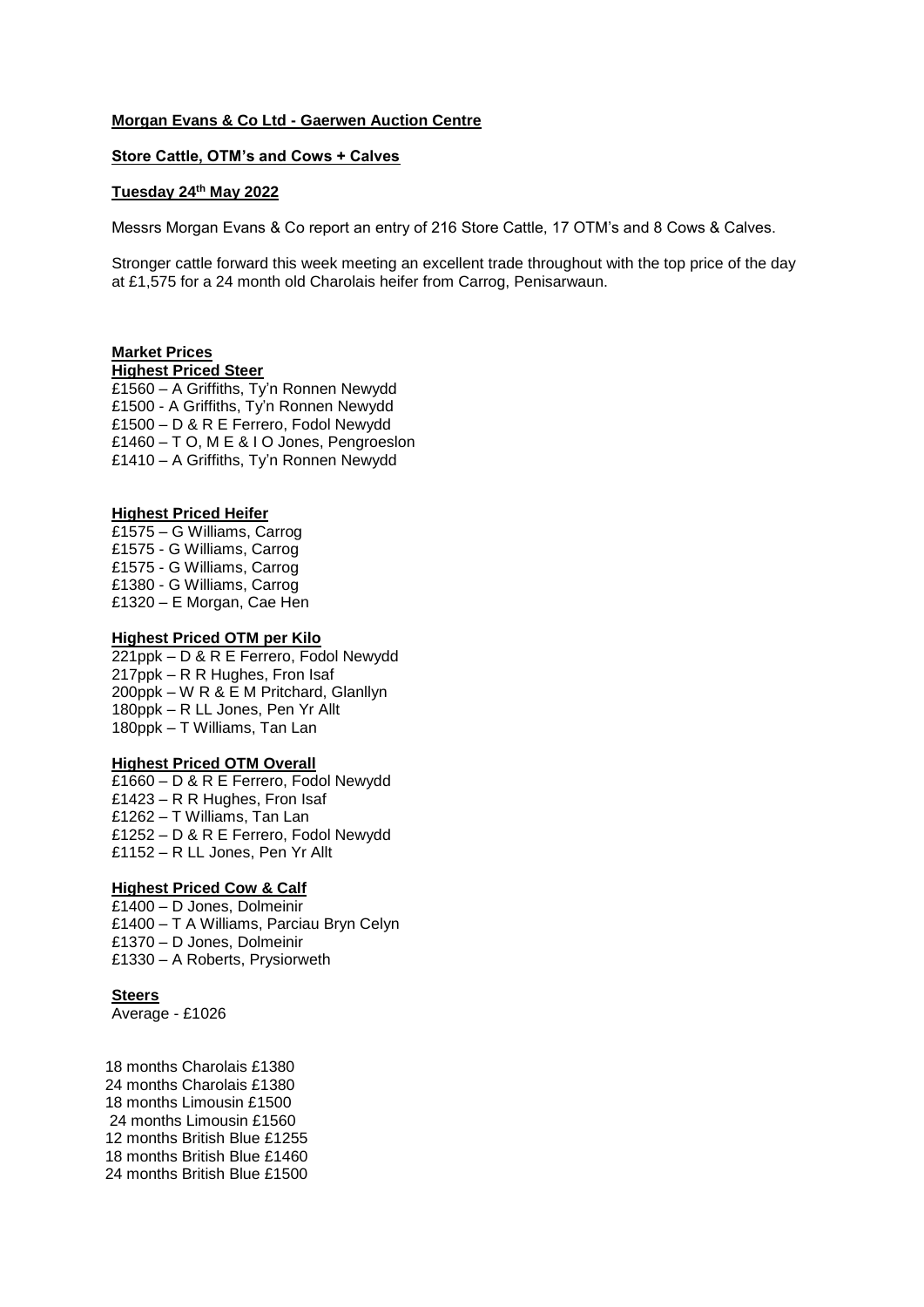12 months Simmental £1125 18 months Simmental £1130 24 months Simmental £1090 12 months Hereford £1170 18 months Hereford £1170 18 months Friesian £1130 24 months Friesian £1250 12 months Aberdeen £1300 18 months Saler £1000 20 months Bazadaise £1090 24 months Luing X £1160

#### **Heifers**

Average - £925

| 24 months Charolais    | £1575 |
|------------------------|-------|
| 12 months Limousin     | £1130 |
| 18 months Limousin     | £1200 |
| 24 months Limousin     | £1320 |
| 12 months British Blue | £1030 |
| 18 months British Blue | £1120 |
| 24 months British Blue | £1060 |
| 18 months Simmental    | £1055 |
| 24 months Simmental    | £1200 |
| 24 months Hereford     | £1000 |
| 12 months Aberdeen     | £1010 |
| 18 months Aberdeen     | £1190 |
| 24 months Aberdeen     | £1120 |
| 24 months Saler        | £1250 |
| 12 months Piemontese   | £710  |

-----------------------------------

# **OTM'S**

# **Best Cows**

From – 180ppk  $To - 221$ ppk

# **Other Cows**

From – 134ppk To – 179ppk

#### **Average – 173ppk**

British Blue – 751kg – 221ppk Limousin – 656kg – 217ppk Limousin –  $506kg - 200ppk$ Hereford – 640kg – 180ppk British Blue – 701kg – 180ppk Piemontese - 493kg – 179ppk Piemontese – 493kg – 179ppk Limousin – 511kg – 170ppk Welsh Black – 783kg – 160ppk Welsh Black – 591kg – 160ppk Limousin – 591kg – 160ppk Limousin  $-463kg - 160ppk$ Limousin –  $584kg - 150ppk$ Aberdeen Angus Cross – 514kg – 147ppk Limousin –  $398kg - 140ppk$